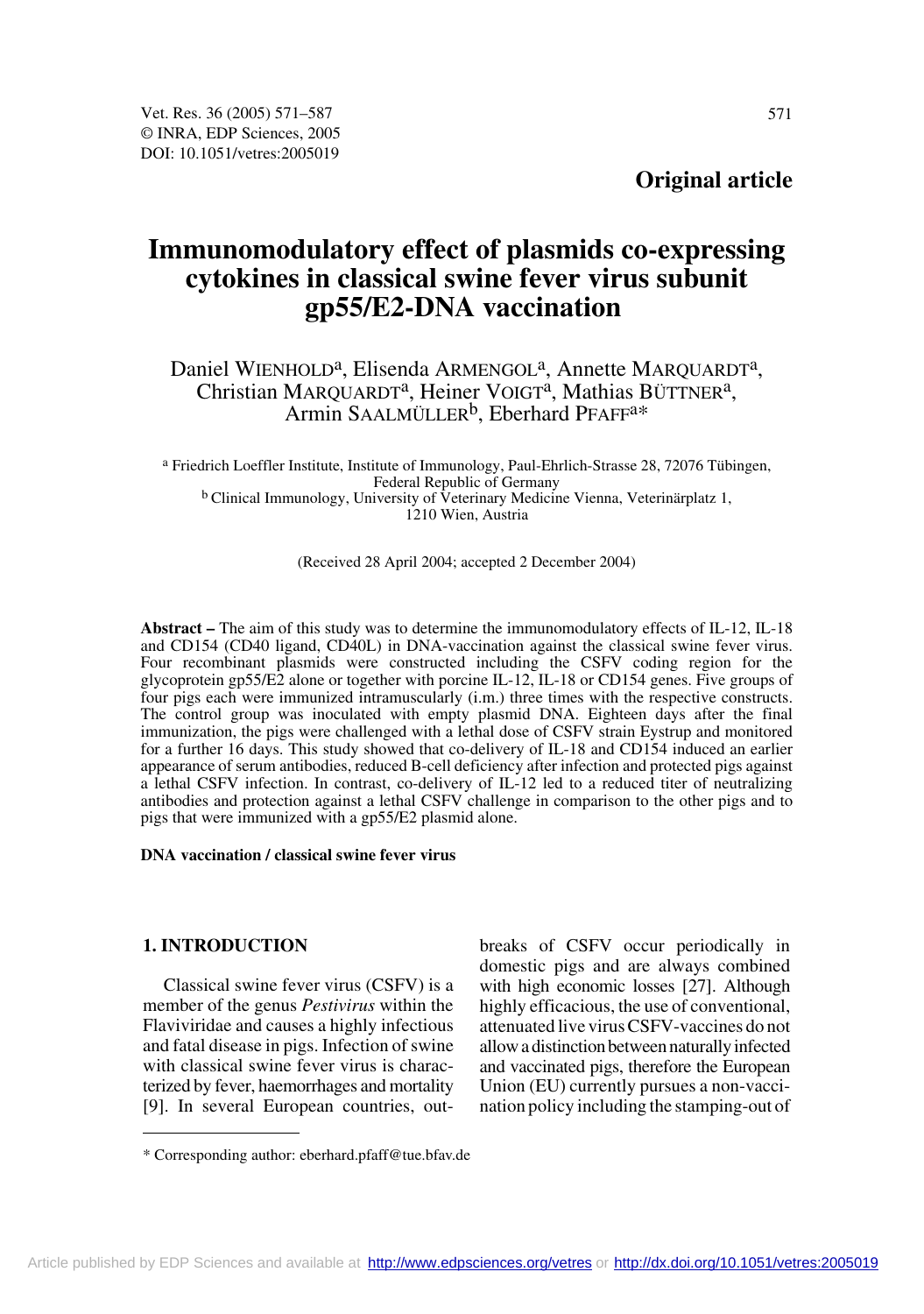infected herds. Marker vaccines based on recombinant glycoprotein E2 allow discrimination between vaccinated and infected animals. Several groups working on CSFV vaccines have shown that especially the E2 protein is able to induce a specific and protective immune response against CSFV after vaccination with an E2-expressing recombinant virus [17, 22, 32], by immunization with baculovirus expressed E2 protein [5, 44, 45]. These experiments have demonstrated that glycoprotein E2 is the most immunogenic and protective protein of CSFV inducing e.g. a high neutralizing antibody titer [1, 45].

Recombinant baculovirus expressed E2 glycoprotein vaccines have been on the market for several years and are somewhat effective, however they are not able to inhibit virus spread from infected animals [12]. Therefore the efficacy of the vaccine is incomplete.

Another approach for more effective vaccines against CSFV infection is based on DNA-vaccines [1]. Vaccination with E2-DNA allows the induction of a long term immune response and as mentioned above the serological differentiation between vaccinated and infected animals [44]. Nevertheless the immunogenicity of the DNAconstructs is sometimes low and the immunostimulatory capacity might be improved by other components like cytokine genes or CpG-motifs [4, 20, 40].

For other species, it has been previously described that co-administration of cytokine genes with DNA-vaccines increases the immune response and modifies the immune response towards a Th1- or Th2-type reaction [4, 14, 20, 38]. In various infections the Th1 or Th2 differentiation of helper T lymphocytes is pivotal to lead to a protective immune response.

In order to enhance the immunostimulatory effect of an E2-DNA vaccine and to direct the E2-specific immune response towards a protective immunity, we used 3 different genes of proteins involved in the onset and control of an immune response: genes of two cytokines, IL-12, IL-18 and the sequence of a regulatory cell surface molecule; CD154 or CD40L. IL-12 is a heterodimeric molecule composed of the covalently linked subunits p35 and p40. It is secreted by peripheral B- and T-cells after induction through bacteria, bacterial products, and parasites [10] as well as by dendritic cells [19]. IL-12 induces a strong IFN-γ expression in NK cells [24, 49] and promotes a Th1 response under most experimental conditions [4, 38]. Other cytokines such as IL-18, a monomeric molecule, which is expressed as a 24 kDa precursor protein [28] and after being processed by the IL-1-β converting enzyme, are able to stimulate both the Th1 and the Th2 immune response depending on the surrounding cytokine milieu [29]. Finally, CD154 (CD 40L) as a type 2 transmembrane protein has been reported to be expressed on activated T- and B-cells as well as on natural killerand dendritic cells [8, 30]. The CD40L-CD40 interaction influences and sustains co-stimulatory signaling in APC which is essential for T-cell dependent antibody response [3, 16]. The CD154 activation of immune cell populations is mainly classified as the Th2-response, depending on the immunological microenvironment.

For a better understanding of the porcine immune response against CSFV, the effect of co-delivery of the porcine immunomodulating genes on the efficacy of a CSFV E2- DNA vaccine has been tested in domestic swine in a stringent CSFV challenge trial.

## **2. MATERIALS AND METHODS**

#### **2.1. Cloning and DNA preparation**

Classical swine fever virus glycoprotein gp55/E2 (U45478) was isolated and cloned (HindIII/NotI) into the eucaryotic plasmid expression vector pcDNA4HisMax using standard protocols.

For subcloning of the cytokine genes, additional restriction sites (Kpn I/BamHI/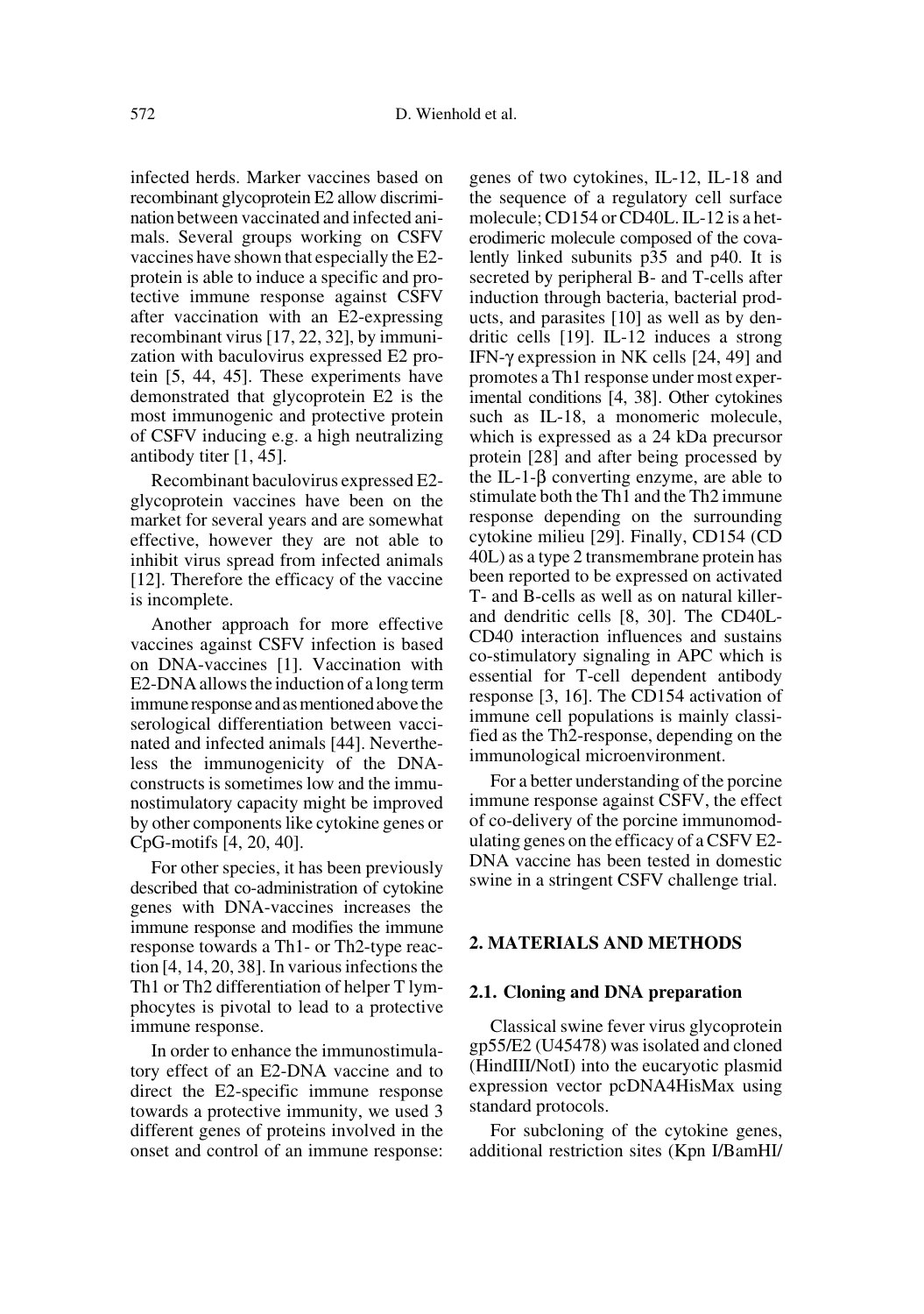NotI/XhoI/NruI/StuI) were inserted into the pcDNA3 plasmid KpnI/StuI. The genes encoding porcine IL-18 (U68701) and CD154 [48] were first isolated using primers including KpnI/NotI restriction sites and subcloned in the modified pcDNA3 plasmid. The IL-12 p35 and p40 subunit genes were isolated as described previously [15]. To allow the expression of the heterodimeric IL-12 protein, the p40 subunit was linked to an IRES sequence from the pIRES1neo plasmid (Clontech, Palo Alto, USA) followed by the p35 subunit and was also subcloned (BamHI/SalI ligated to XhoI) in the modified pcDNA3 plasmid. A second separate transcription unit including the CMV promotor and the cytokine genes was isolated from the modified pcDNA3 plasmid after a NruI digestion. Completing the second transcription units were ligated to the cleaved (PmlI) pcDNA4-E2 plasmid. The gene sequences were verified by the dideoxy nucleotide chain termination method using the BigDye Terminator Cycle Sequencing v2.0 Kit (Applied Biosystems, Foster, USA) and were analyzed by the University of Wisconsin Genetics Computer Group (UWGCG) Software (Accelrys, Munich, Germany) [11]. The plasmid DNA was purified by caesium chloride centrifugation for vaccination in pigs.

#### **2.2. Transfection and expression**

To check the transient expression of porcine CD154 and the classical swine fever virus glycoprotein gp55/E2,  $5 \times 10^5$  porcine MAX-cells [31] were seeded and incubated for 24 h. The MAX-cells were transfected using 1  $\mu$ g DNA and Effecten<sup>®</sup> (QIAGEN, Hilden, Germany) according to the manufacturer's protocol. Twenty-four hours after transfection, the cells were analyzed by immunofluorescence for CD154 and gp55/ E2 expression using specific monoclonal antibodies. For the immunofluorescence staining, transfected cell monolayers were washed once with PBS and fixed with 100% EtOH for 15 min at room temperature for the detection of CD154 expression or 20 min with 3% formaldehyde including 10% Triton X for the analysis of the E2 expression. After fixation, the cells were washed three times with PBS and incubated either with a mouse monoclonal anti-human CD154 (5C8, ATCC, Manassas, VA, USA) or with the mouse monoclonal anti-E2 antibody a18 [46] for 1 h at room temperature. After incubation, the cells were washed three times with PBS and stained with propidium iodide. The binding of the CD154 or E2 specific antibodies was visualized with fluorescein-isothiocyanate (FITC)-conjugated anti-mouse IgG antibodies (Dianova, Hamburg, Germany).

For the detection of the expressed porcine IL-12 and IL-18, the supernatant of transiently transfected MAX-cells was collected 24 h after transfection. Since there was a lack of specific monoclonal antibodies against porcine IL-12 and IL-18, their production was analyzed using their biological activity to enhance the cytolytic activity of natural killer (NK) cells. Assays for the detection of the activity of natural killer cells were performed as described [7, 36]. In brief, K562 tumor cells were labeled with  $Na^{51}CrO<sub>4</sub>$  (Amersham, Braunschweig, Germany) for 90 min  $(100 \mu \text{Ci}/10^6 \text{ cells})$ , washed and incubated for 16 h along with freshly isolated effectors (PBMC) at an effector-to-target cell ratio of 100:1. The percentage of specific cytolytic activity was calculated as described previously [35].

## **2.3. Vaccination experiment and challenge**

Five groups of four 6 week-old conventional pigs were each immunized intramuscularly (i.m.) with 1000 µg of the respective plasmids. All pigs received two boost immunizations (1000  $\mu$ g) on day 22 and 44 post vaccination (p.v.). 18 days after the last immunization, the pigs were challenged with a lethal dose of  $10^5$  TCID<sub>50</sub> of CSFV strain Eystrup [26]. The pigs were bled every week before and on days 4, 7, 10 and 14 after challenge. Besides monitoring the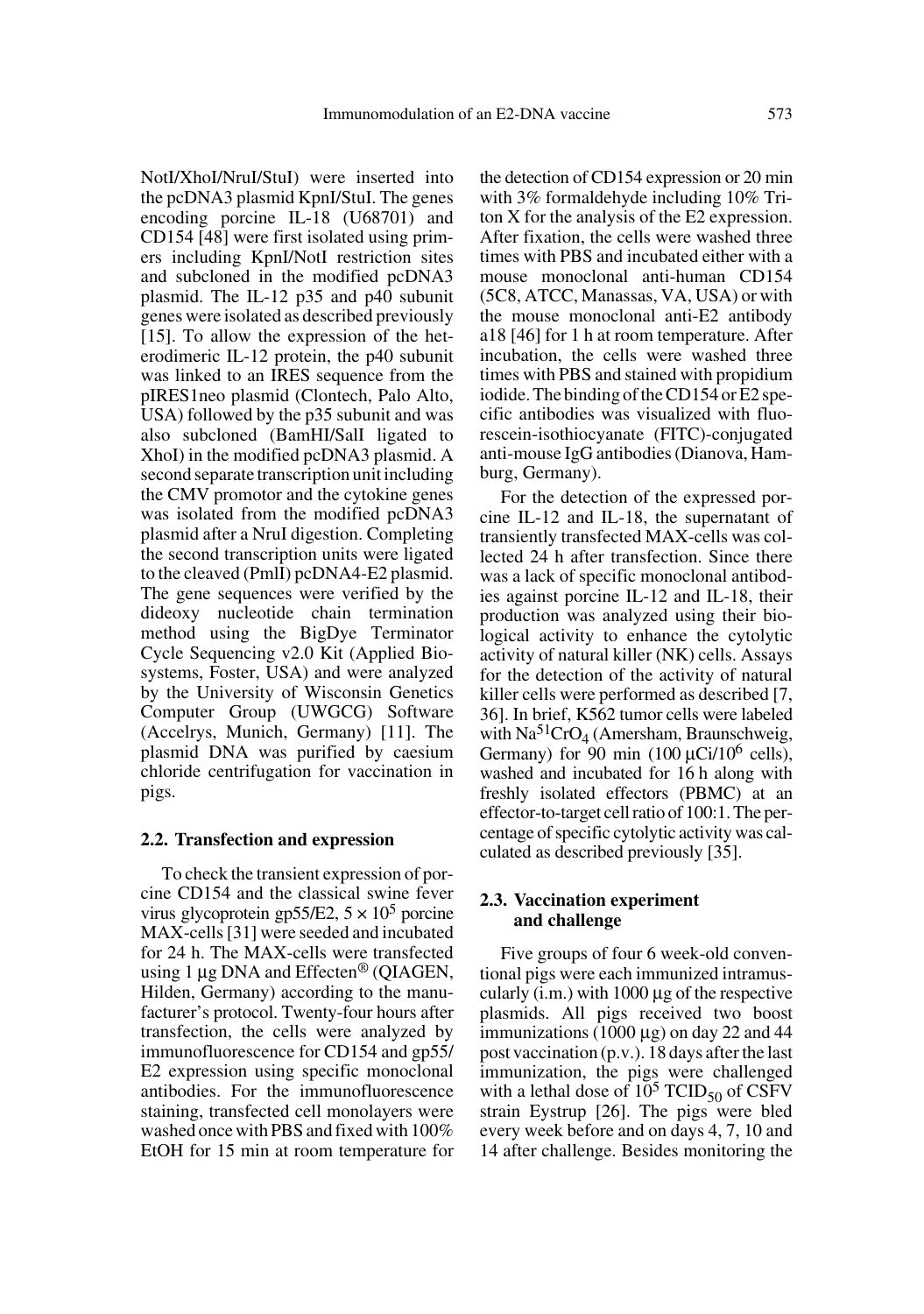clinical signs, the pigs were controlled daily by measuring rectal body temperature. Possible viraemia and virus excretion was tested on days 4, 7, 10 and 14 after challenge by collecting blood samples and nasal swabs as well as organ samples on the day of slaughter.

## **2.4. Antibody response**

All sera were tested in an ELISA for E2 specific antibodies (Chekit<sup>®</sup>, Bommeli Diagnostics, Bern, Switzerland) and in a neutralization peroxidase-linked assay (NPLA) [41] for the titer of CSFV-specific neutralizing antibodies. NPLA titers are expressed as the reciprocal of the serum dilution that neutralizes  $100$  TCID<sub>50</sub> of CSFV strain Glentorf in 50% of the replicate culture.

## **2.5. Virus isolation**

The collected blood, organ samples and nasal swabs of the pigs were quantitatively tested for the presence of viable virus (TCID $_{50}$ ) using an immuno-peroxidase monolayer assay (IPMA) as described [47]. Virus titers were calculated as  $\log 10 \text{ TCID}_{50}/\text{mL}$ .

# **2.6. Isolation of PBMC and FACS analyses**

Peripheral blood mononuclear cells (PBMC) were separated from venous blood using density gradient centrifugation with Ficoll-Hypaque (PAA, Linz, Austria) [34].

Staining of PBMC for flow cytometric analyses was performed by incubation with a monoclonal antibody against human CD21 showing reactivity with the porcine CD21 (B-ly4, IgG1, BD Pharmingen, San Diego, CA, USA) followed by incubation with an isotype-specific PE-conjugated goat-anti mouse  $IgG_1$  antibody (Southern Biotech, Birmingham, AL, USA). All incubation periods were done on ice for 20 min. After each incubation step, the cells were washed twice with FACS buffer (PBS without  $Ca^{2+}$  and  $Mg^{2+}$ , 2% FCS). Labeled cells were resuspended in FACS buffers and analyzed in a FACStarplus (BD Biosciences, Mountain View, CA, USA) as described [36]. The percentages of CD21-positive B lymphocytes were calculated using Win-MDI or Cell Quest® software (BD Biosciences).

## **3. RESULTS**

## **3.1. Cloning and in vitro expression experiments**

The gene encoding the full length E2/ gp55 protein from CSFV was isolated and cloned into the expression vector pcDNA4HisMax (Fig. 1A). The isolated and subcloned genes for IL-12, IL-18 and CD154 were additionally inserted into the pcDNA4HisMAX-E2 plasmid using a separate transcription unit (Fig. 1B). The expression of the encoded E2 glycoprotein and the porcine CD40L was confirmed by immunofluorescence staining, after transfection into MAX cells, using a monoclonal anti-E2 antibody for the E2 glycoprotein (Fig. 2A.) and a cross reacting monoclonal anti-human CD40L antibody for the porcine CD40L (Fig. 2B). All tested constructs showed high expression of the E2 glycoprotein after transfection into MAX cells. Even high amounts of CD40L were expressed after transfection with pcDNA4-E2-CD40L into MAX cells.

Because of the lack of specific antibodies against porcine IL-12 and IL18, the expression of both cytokines was tested by their biological activity using a natural killer (NK) assay. The results showing the enhancement of the NK activity are represented in Figures 3 (A) for IL-12 and 3 (B) for IL-18. The figures show a stimulation of NK-activity for the supernatant of pcDNA4HisMAX-E2-IL-12 transfected MAX cells in contrast to the supernatant of MAX cells transfected with the pcDNA4HisMAX-E2 plasmid alone, which served as a negative control.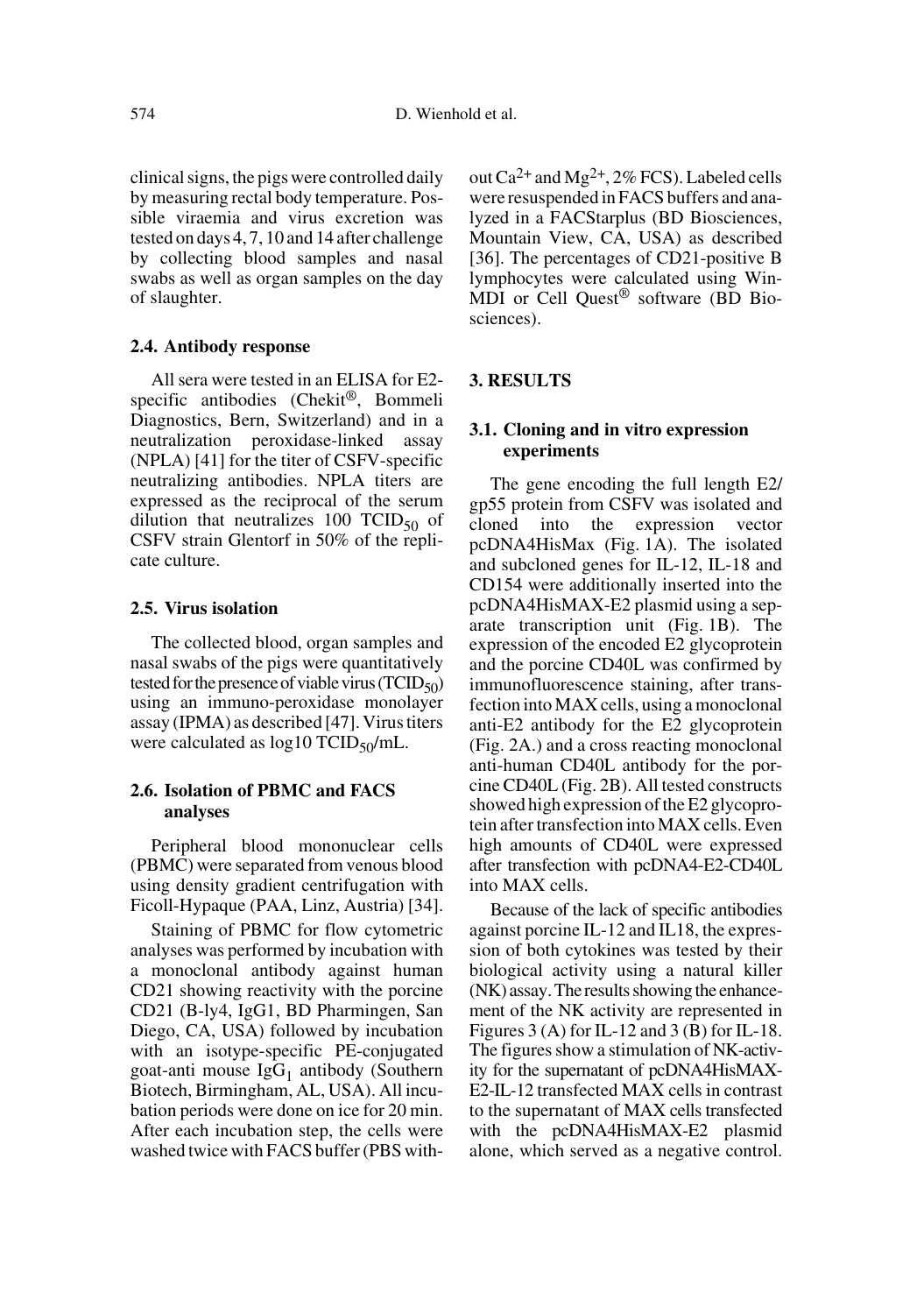

**Figure 1.** The E2 sequence from CSFV strain "Alfort" was cloned into plasmid pcDNA4 HisMax (**A**). Additionally, separate transcription units including porcine IL-12 (1), IL-18 (2) and the CD40L  $(3)$  under control of a CMV (cytomegalovirus) promoter were cloned into the pcDNA-E2 plasmid (**B**).

The increase of the NK activity by the supernatant of pcDNA4HisMAX-E2-IL-12 transfected MAX cells is comparable with the effect of the adenoviral recombinant porcine IL-12 supernatant which served in all assays as a positive control.

Comparable to the effect of IL-12, we also detected an enhancement of NK activity by adding the supernatant of pcDNA4- HisMAX-E2-IL-18 transfected MAX cells to the NK cells. As mentioned above, the pcDNA4HisMAX-E2 plasmid served as the control. With these results, we were able to demonstrate in a cell based assay the biological activity of the pcDNA4-E2-IL-12 and pcDNA4-E2-IL-18 plasmids, which were thereafter used in the in vivo immunization experiments.

## **3.2. CSFV antibody response in DNA vaccinated pigs**

Previous reports about vaccination trials against CSFV present a correlation between humoral immune response and protection. Therefore, we decided to monitor the success of the DNA-immunization with the respective plasmids and the influence of the addition of the immuno-regulatory molecules IL-12, IL-18, and CD154 in a first step by the development of CSFV-specific neutralizing antibodies after vaccination. All pigs received a single immunization and two boost immunizations in a 22 day-interval. The onset and the magnitude of the humoral immune response illustrated by the appearance and the titer of CSFV-specific neutralizing antibodies is presented in Table I. The animals in group No.1 were immunized with naked pcDNA4HisMAX plasmid DNA and served as positive controls for the virus challenge. As expected, none of the animals showed a detectable CSFV-E2-specific antibody titer after vaccination and the time after the challenge infection was too short for the development of virus-specific antibodies. All control animals had to be slaughtered 6–7 days after the challenge infection. Group 2 animals were immunized with the pcDNA4HisMAX-E2 plasmid. The animals showed heterogeneous antibody titers after vaccination. In one swine, the antibody titer was very low,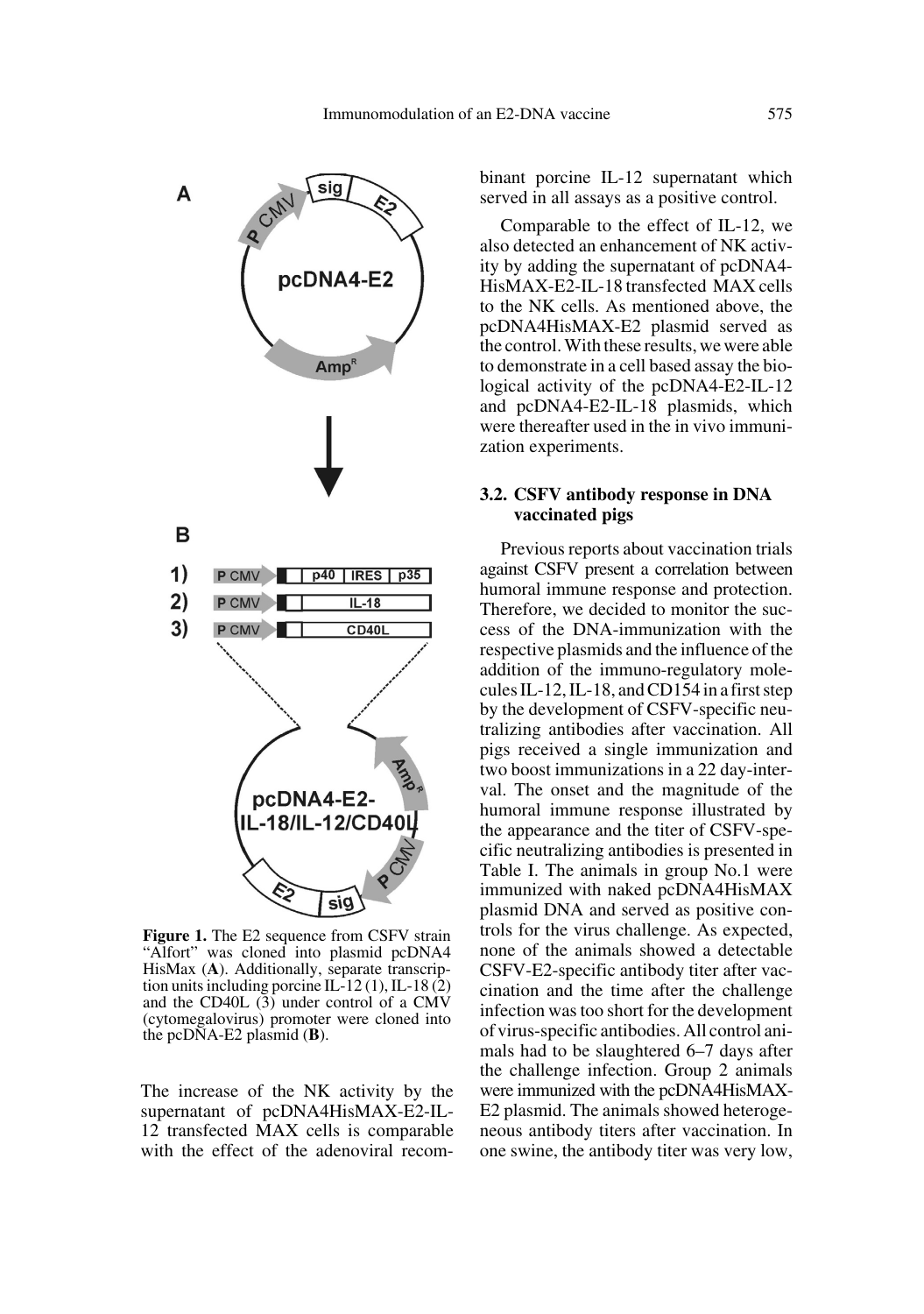

**Figure 2.** Immunofluorescence analysis. (**A**) The porcine MAX cell line was transfected with the pcDNA4-E2 (1), pcDNA4-E2-IL12 (2), pcDNA4-E2-IL-18 (3), pcDNA4-E2-CD40L (4) plasmid. Transfected as well as CSFV(MOI 1) infected (5) MAX cells showed a distinct green fluorescent granula after incubation with a mouse monoclonal anti-E2 antibody. No green fluorescent granula was detected after incubation of native MAX-cells (6). (**B**) The porcine MAX cell line shows a distinct green fluorescent granula after transfection with the pcDNA4-E2-CD40L plasmid (7) and incubation with a monoclonal anti human CD40L antibody. No green fluorescent granula was detected after incubation of native MAX-cells (8). The nuclei of the propidium iodide stained cells are colored in orange-red (for a colour version of this figure see www.edpsciences.org/vetres).

whereas three out of four pigs developed CSFV-specific neutralizing antibodies with a reciprocal serum dilution of 60–1600 for neutralizing antibodies before challenge infection against 100 TCID $_{50}$  of CSFV strain Glentorf in the neutralizing peroxidaselinked antibody assay (NPLA). All pigs showed an increase of antibody titers after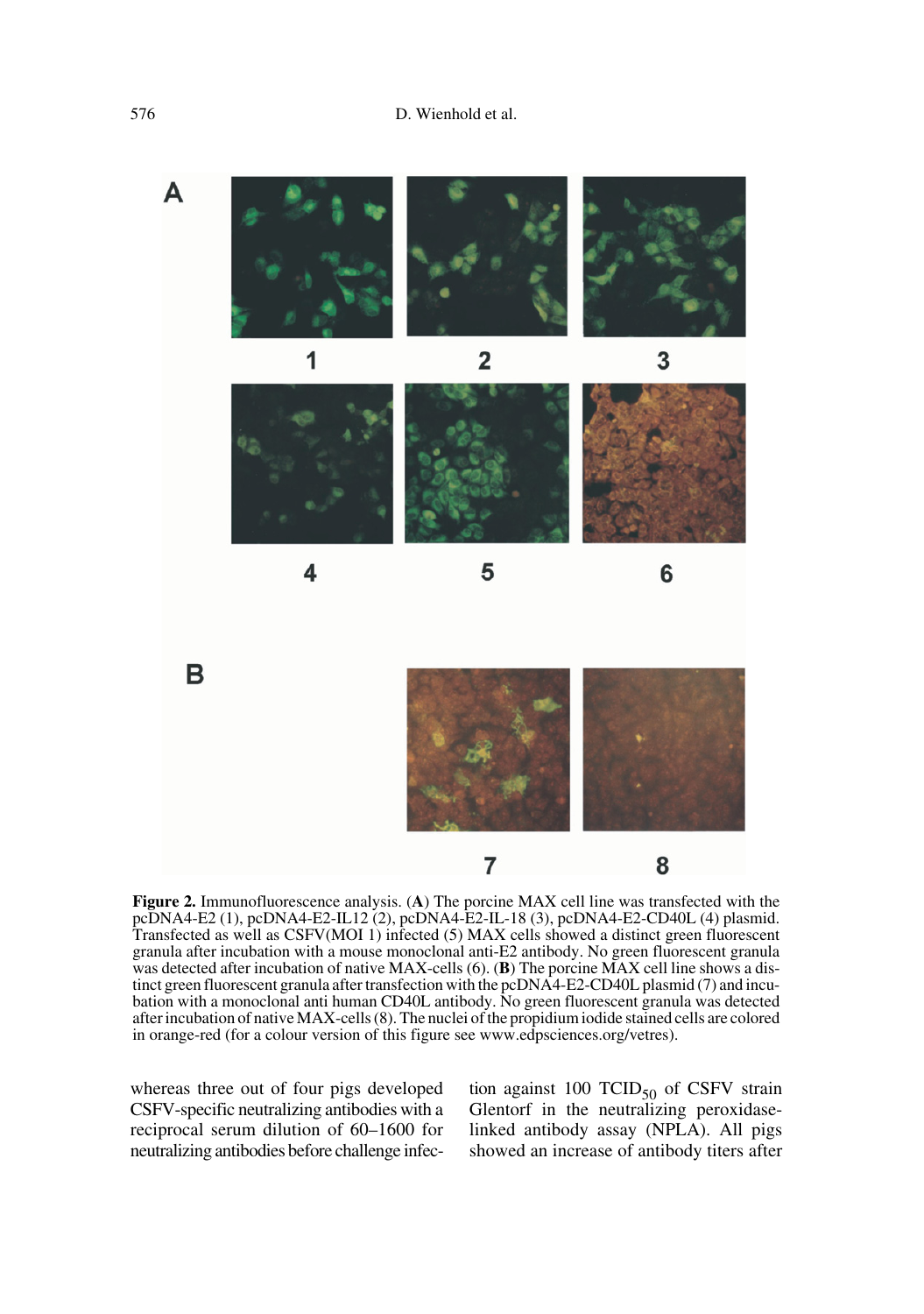







**Figure 3.** Dose-depended enhancement of NK activity by IL-12 and IL-18. PBMC were incubated with medium (sl) or different concentrations (1:1- 1:64) of supernatant from pcDNA4-E2-IL12 (**A**), or pcDNA4-E2-IL-18 (**B**) transfected MAX cells. The specific lysis of K562 tumor cells was calculated as described in the Materials and methods. Supernatants form MAX cells transfected with pcDNA4-E2 and from cells infected with a recombinant IL-12 adenovirus (Ad-IL-12) served as controls.

challenge infection. Two pigs developed up to > 1600 antibody titers ten days postinfection. The animal with the low titer of neutralizing antibodies prior to the infection kept the low antibody titer and showed only an increase of a reciprocal NPLA-titer of 256 on 14 dpi. One other animal (animal No. 4) died under sample collection on day 7 post infection.

The antibody response of group 3, which included pigs receiving the pcDNA4HisMAX-

E2-IL-12 plasmid, was poor. Only one of four pigs had a detectable NPLA-titer before challenge infection and only two pigs showed a detectable antibody response after challenge. Two pigs, which were not protected by the vaccination had to be euthanized 6–7 days after challenge infection without measurable antibody titers. In contrast, in group 4, treated with the pcDNA4- HisMax-E2-IL-18 plasmid (Tab. I, group 4) three out of four animals developed a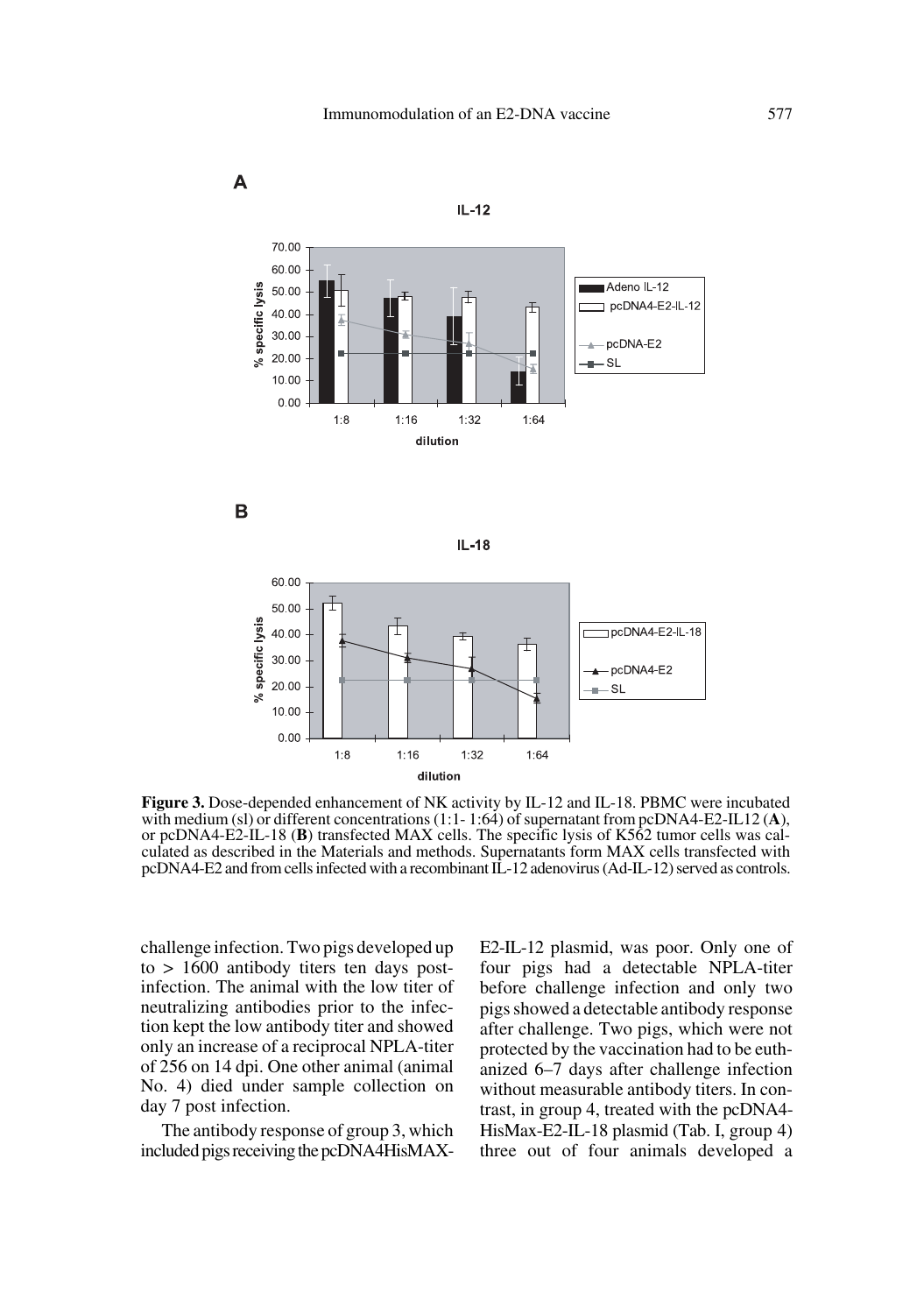| Plasmid                      | No.            | Group Animal<br>No. |                          |                          |      |                          |                |      |                          | Day 29 day 36 Day 43 Day 50 Day 57 Day 65 Day 68 Day 71 | Day 75                                                                                             | Day 81                                                            |
|------------------------------|----------------|---------------------|--------------------------|--------------------------|------|--------------------------|----------------|------|--------------------------|---------------------------------------------------------|----------------------------------------------------------------------------------------------------|-------------------------------------------------------------------|
| pcDNA4HisMax                 | $\mathbf{1}$   | $\mathbf{1}$        |                          |                          |      |                          |                |      |                          |                                                         |                                                                                                    |                                                                   |
|                              |                | 2                   |                          |                          |      |                          |                |      |                          |                                                         |                                                                                                    |                                                                   |
| pcDNA4HisMax-E2              | $\overline{2}$ | 3                   |                          |                          |      |                          | 64             | 192  | 320                      |                                                         | $>$ 2.5 $\times$ 10 <sup>4</sup> $>$ 2.5 $\times$ 10 <sup>4</sup> $>$ 2.5 $\times$ 10 <sup>4</sup> |                                                                   |
|                              |                | 4                   | $\overline{\phantom{0}}$ | 60                       | n.d  | 60                       | 60             | 120  | 240                      |                                                         |                                                                                                    |                                                                   |
|                              |                | 5                   | $\overline{\phantom{0}}$ | 300                      | 300  | 800                      | 1600           | n.d. | 800                      | 1600                                                    |                                                                                                    | $>$ 2.5 $\times$ 10 <sup>4</sup> $>$ 2.5 $\times$ 10 <sup>4</sup> |
|                              |                | 6                   |                          | -                        | -    | $\overline{c}$           | $\overline{4}$ | 3    | $\overline{\mathbf{4}}$  | 6                                                       | 256                                                                                                |                                                                   |
| pcDNA4HisMax-<br>$E2$ -IL-12 | 3              | 7                   |                          |                          | n.d. |                          |                |      |                          |                                                         |                                                                                                    |                                                                   |
|                              |                | 8                   |                          | -                        | n.d. |                          |                | ۳    | 160                      | 1920                                                    | 1200                                                                                               | 2000                                                              |
|                              |                | 9                   |                          | $\overline{\phantom{0}}$ | n.d. |                          |                |      | $\overline{\phantom{0}}$ |                                                         |                                                                                                    |                                                                   |
|                              |                | 10                  |                          | $\overline{\phantom{0}}$ | n.d. | $\overline{\phantom{0}}$ | 20             | 30   | 1280                     | 9600                                                    | 6400                                                                                               | 8000                                                              |
| pcDNA4HisMax-<br>$E2-IL-18$  | $\overline{4}$ | 11                  |                          | $\overline{\phantom{0}}$ | n.d. | $\overline{\phantom{0}}$ | 30             | 80   | 2560                     | 9600                                                    | 9600                                                                                               | $2.4 \times 10^{4}$                                               |
|                              |                | 12                  |                          | $\overline{\phantom{0}}$ | n.d. | 40                       | 80             | 120  | 1280                     | $2.5 \times 10^{4}$                                     | $2.5 \times 10^{4}$                                                                                | $3.2 \times 10^{4}$                                               |
|                              |                | 13                  |                          | $\overline{\phantom{0}}$ | n.d. | 30                       | 320            | 480  | 2560                     | $1.3 \times 10^{4}$                                     | $1 \times 10^4$                                                                                    | $1.2 \times 10^{4}$                                               |
|                              |                | 14                  | 60                       | 60                       | n.d. | 20                       | 240            | 320  | 640                      | 3200                                                    | $1.3 \times 10^{4}$                                                                                | $1.2 \times 10^{4}$                                               |
| pcDNA4HisMax-<br>E2-CD40L    | 5              | 15                  | $\overline{\phantom{0}}$ |                          | n.d. | $\overline{\phantom{0}}$ | 6              | 6    | 120                      | 480                                                     | 2400                                                                                               | 4000                                                              |
|                              |                | 16                  | 10                       | 15                       | n.d. | 30                       | 60             | 40   | 160                      | $1.3 \times 10^{4}$                                     | $1.9 \times 10^{4}$                                                                                | $3.2 \times 10^{4}$                                               |
|                              |                | 17                  | -                        | $\overline{\phantom{0}}$ | n.d. | 6                        | 30             | 20   | 1920                     | $2.5 \times 10^{4}$                                     | $1.9 \times 10^{4}$                                                                                | $3.2 \times 10^{4}$                                               |
|                              |                | 18                  | $\qquad \qquad -$        | $\overline{\phantom{0}}$ | n.d. | 8                        | 120            | 160  | 1280                     | 9600                                                    | 4800                                                                                               | $1.6 \times 10^{4}$                                               |

**Table I.** NPLA (neutralizing peroxidase-linked antibody assay) results are expressed as the reciprocal of the serum dilution neutralizing  $100$  TCID<sub>50</sub> of CSFV strain Glentorf in 50% of the replicate culture. The time points of serum sampling after challenge infection (day 61) are indicated in bold.

detectable titer of neutralizing antibodies (day 50, titer 20–40) 6 days after the second boost immunization. One individual showed a time-delayed antibody response with an equivalent titer one week later. Interestingly, after the first immunization with the plasmid, the behavior of the fourth animal on this group showed a neutralizing antibody titer of 1/60, which might be interpreted as a very effective immunization. As expected, after the challenge infection, the antibody titers increased in all individuals of the E2- IL-18 group very soon, so that 7 days after the challenge infection in nearly all animals, neutralizing antibody titers > 1000 were obvious. A similar behavior was seen in group 5. These swine were immunized with the pcDNA4HisMax-E2-CD40L plasmid. Three of four pigs showed a significant titer 6 days after the second boost immunization and the fourth one week later. But compared to the former group, the titer was slightly diminished. After challenge infection, all members of this group developed high titers of neutralizing antibodies, but compared to the E2-IL-18 group, they were time-delayed. Whereas most of the animals of group 4 showed a titer of about 1/1000, 7 days after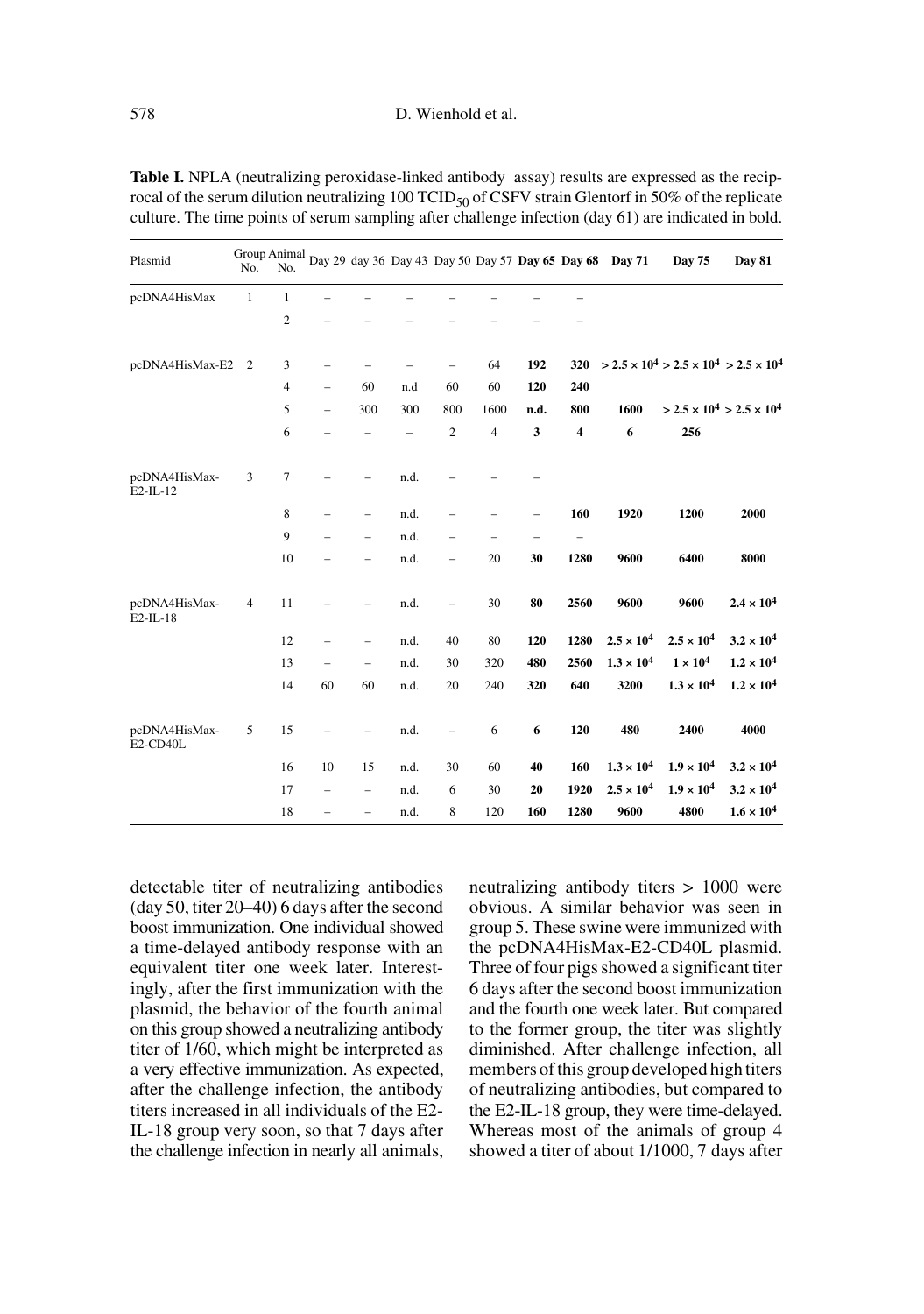the challenge infection nearly all of the swine of the E2-CD154 group reached this titer one week later.

## **3.3. Temperature and clinical signs after challenge**

For a further comparison of the efficacy of the DNA-vaccine constructs and for a more detailed characterization of the influence of the immunomodulating molecules, a measurement of body temperature and the determination of the magnitude of the CSFV-caused B-cell depletion after challenge infection were included in the analyses. The body temperature of each group was measured daily after challenge. As expected, all pigs of the pcDNA4HisMAXvaccinated control group 1 developed a high increase in body temperature four days after infection as well as typical CSFVcaused clinical signs and were euthanized on days 6–7 after challenge infection (Fig 4a).

Three of four pigs that were immunized with the pcDNA4HisMAX-E2 plasmid (group 2) did not show any increase in their body temperature above 40 °C only one pig from this group had a temperature of 41 °C for one day (Fig. 4b). It is noteworthy that the individual with the highest temperature in this group was the animal with the lowest antibody titer presented in Figure 1, so that the low antibody might explain the increase in the body temperature based on an incomplete protection. Interestingly, all pigs were free of other clinical signs. The immunization protocol for group 3, the group treated with the E2-IL-12 vector, failed in the protection assay. Two pigs out of the four individuals in group 3 who received the pcDNA4HisMAX-E2-IL-12 plasmid developed fever over 40 °C which was accompanied by clinical signs, since there was dullness, weakness, anorexia and cyanosis of the skin. The affected animals had to be euthanized on days 6 and 7 after challenge infection (Fig. 4c). The other two individuals of this group did not show any increase of their body temperatures over 40 °C and were without pathological findings.

The other groups of animals in the E2- IL-18 and the E2-CD154 groups, which showed after vaccination in the NPLA a distinct antibody titer (Tab. I), were all protected after the challenge infection. Three out of four of the pcDNA4HisMax-E2-IL-18 plasmid immunized pigs (group 4) showed, during the experiment, a body temperature which did not rise above 40 °C; only one pig showed an increase in its body temperature to 41  $^{\circ}$ C for one day. All pigs were free of any clinical signs (Fig. 4d). A similar behavior was observed for group 5, the group of pigs that was immunized with the pcDNA4HisMax-E2-CD154 plasmid (Fig. 4e). Two pigs did not develop fever over 40 °C. The other individuals of that group showed temperatures above 40 °C for one and two days respectively. Also in that group, all pigs were free of any other clinical signs.

# **3.4. Depletion of CD21-positive B-lymphocytes after challenge infection**

The clinical data presented in the last chapter were supported by analyses of a depletion of the B-cell population after challenge infection. It has to be mentioned that the absolute leukocyte counts were neglected in these experiments and based on the experience in the analyses of CSFVinfected animals. Only the relative percentages of CD21+ B-cells were used as indicators for the success or failure of the immunization. To determine the effect of the immuno-modulating molecules-IL-12, IL-18 and CD154- on the immune response after vaccination and on the impairment of virus-caused pathogenic effects, the reduction of the relative number of B-lymphocytes in peripheral blood mononuclear cells (PBMC) was analyzed during the course of infection. B-lymphocytes were detected with a monoclonal antibody against CD21. The results are summarized in Table II. As expected, all control pigs (group 1) showed a rapid decrease of CD21 positive B-lymphocytes. One of the animals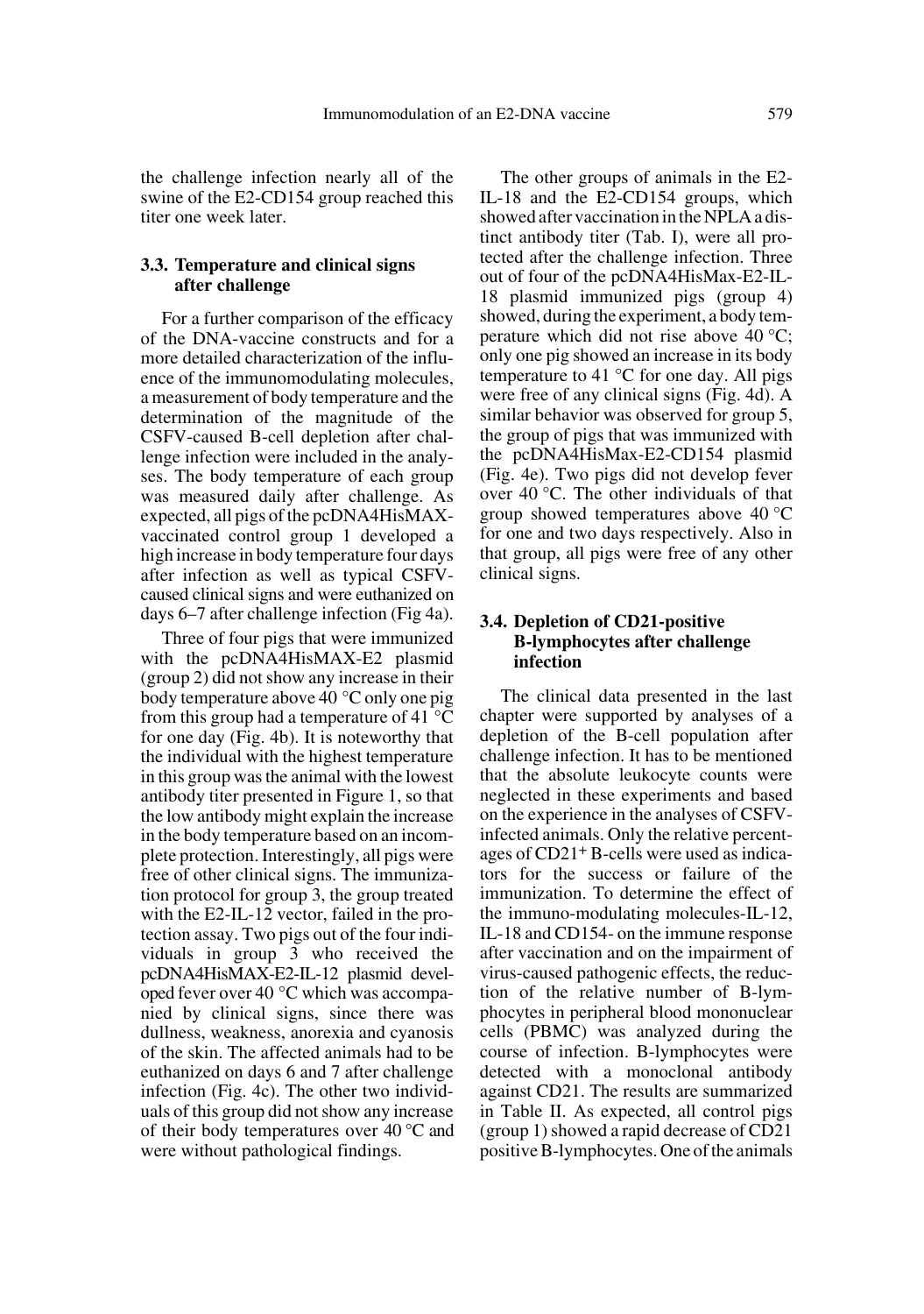



**Figure 4.** Body temperatures for all pigs were measured rectally every day after challenge infection. Control pigs had to be killed on days 7–8 after challenge. The vaccination plasmid used are indicated in the legend.

showed a reduction after four days post infection from 11% to 1%. This low percentage of CD21+ B lymphocytes stayed stable for several days until the animal had to be euthanized on day 10 p.i. The second individual showed a decrease from 8% to 3% after four days p.i. and had to be sacrificed on day 7 p.i. The single member of the E2-vaccinated control group (group 2), which was analyzed during the course of the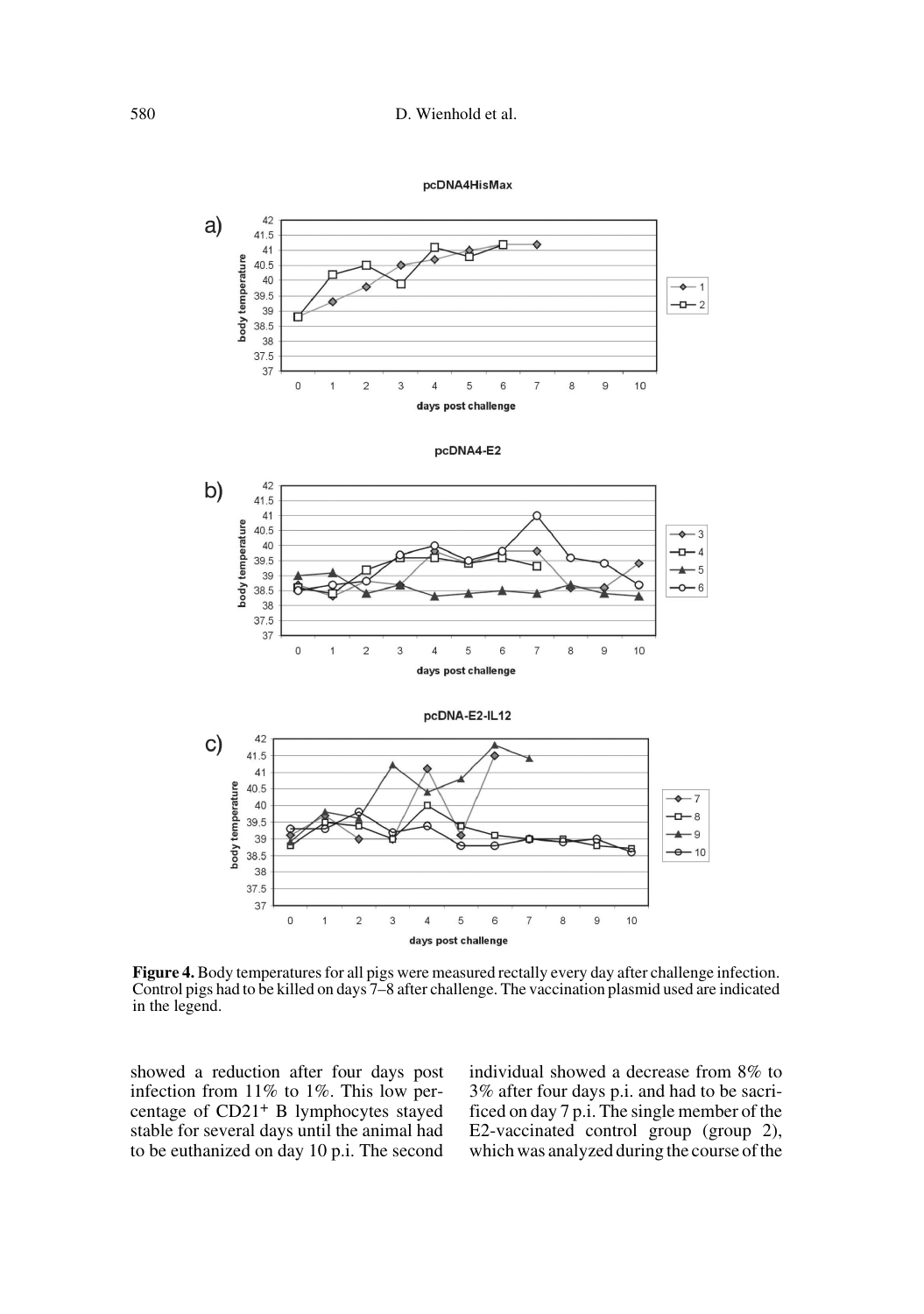

**Figure 4.** Continued.

infection, indicated a decrease of the relative percentage of CD21-positive cells from 13% prior to the infection to 6% on day 4. Thereafter a low increase to 8% was detected. This animal died under sample collection on day 7 p.i. Unfortunately, only this single animal from the heterogeneous E2-group was analyzed, therefore we can only speculate about the fate of the B lymphocytes of the other individuals of this group. Group three which was vaccinated with pcDNA4HisMax-E2-IL-12, the IL-12 containing construct, showed a heterogeneous behavior. Two of the four animals demonstrated a severe depletion of CD21+ B lymphocytes (9% to 2% and 18% to 1%, respectively) and had to be sacrificed on day 6 as well as on day 7 p.i. This behavior of the animals correlated with the body temperature presented in Figure 2. The other two individuals of the group also showed a reduction at the onset of the infection (5% to 2% and 5% to 3%, respectively) but after 7 days p.i. both animals recovered and the percentage of B-lymphocytes stayed stable during the following days.

The animals vaccinated with the pcDNA4HisMAX-E2-IL18 (group 4) or pcDNA4HisMAX-E2-CD40L construct (group 5) also showed after four days p.i. a weak depression of the percentage of CD21+ cells, but similar to that of group 4 treated with the IL-18 construct. The percentage of B-lymphocytes also increased continuously in group 5 during the following days.

These results of the relative cell numbers were additionally confirmed by analyses of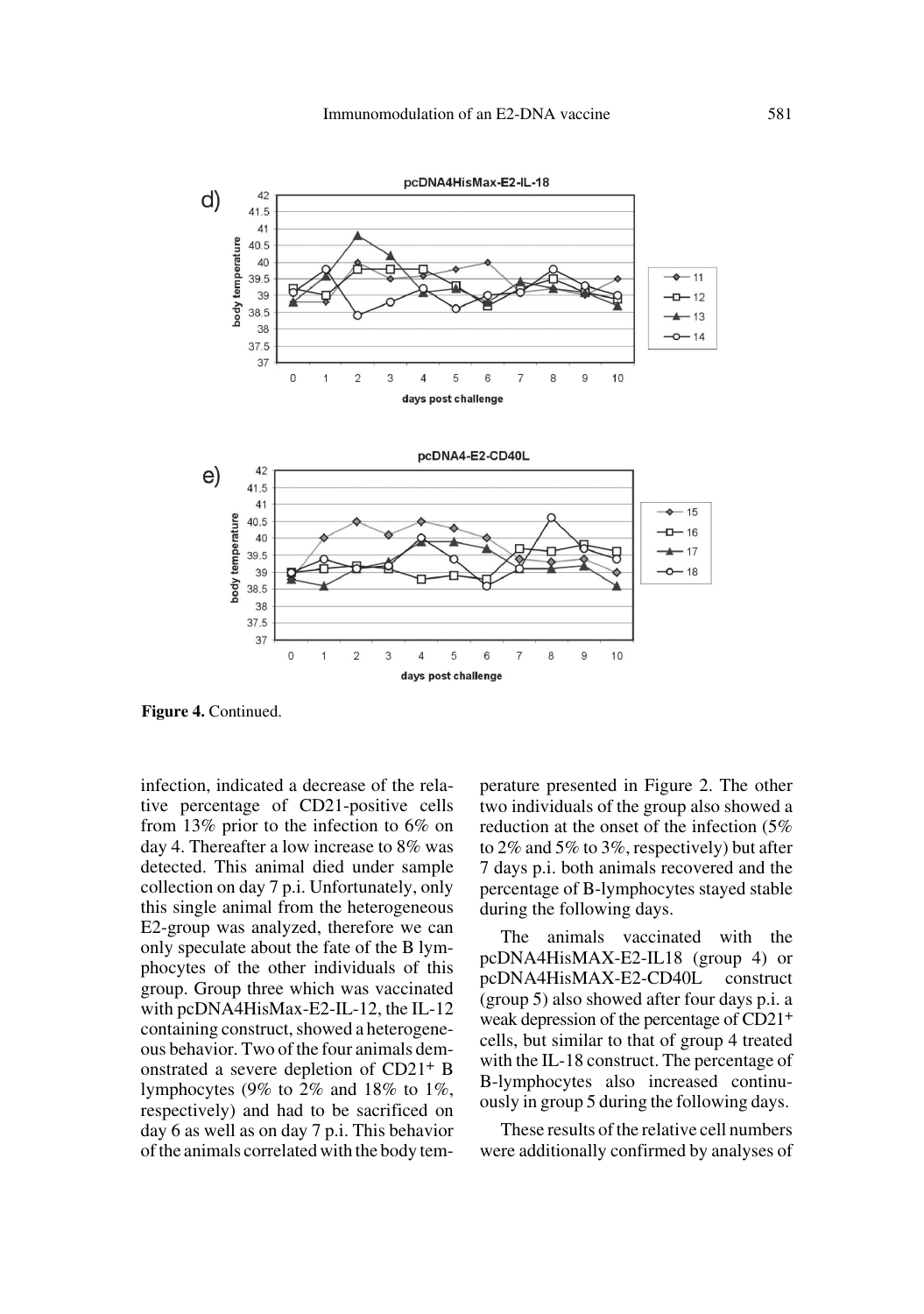Table II. Percentage of CD21-positive B-lymphocytes in PBMC of pigs after CSFV challenge infection. The cross indicates euthanization of severely affected pigs. In groups 1 and 2 only several animals were tested. The percentage of CD21-positve B lymphocytes was determined as described in the materials and methods.

| Plasmid               |                | Group Animal No. | dpi 0          | dpi 4          | dpi 7          |                | dpi 10 dpi 14 | dpi 20         |
|-----------------------|----------------|------------------|----------------|----------------|----------------|----------------|---------------|----------------|
| pcDNA4HisMax          | $\mathbf{1}$   | $\mathbf{1}$     | 11             | $\mathbf{1}$   | $\mathbf{1}$   |                |               |                |
|                       |                | $\overline{2}$   | 8              | 3              |                |                |               |                |
| pcDNA4HisMax-E2       | $\overline{c}$ | $\overline{4}$   | 13             | 6              | 8              |                |               |                |
| pcDNA4HisMax-E2-IL-12 | 3              | 7                | 9              | $\overline{2}$ |                |                |               |                |
|                       |                | 8                | 5              | $\overline{2}$ | 5              | $\overline{7}$ | $\,$ 8 $\,$   | 8              |
|                       |                | 9                | 18             | n.d.           | 1              |                |               |                |
|                       |                | 10               | 5              | 3              | 8              | 10             | 10            | 9              |
| pcDNA4HisMax-E2-IL-18 | $\overline{4}$ | 11               | 7              | 3              | 9              | 13             | 12            | 13             |
|                       |                | 12               | $\overline{4}$ | 3              | 6              | 9              | 10            | 7              |
|                       |                | 13               | $\overline{4}$ | 6              | 6              | $\overline{7}$ | 9             | 9              |
|                       |                | 14               | 6              | $10\,$         | 11             | 9              | 12            | 9              |
| pcDNA4HisMax-E2-CD40L | 5              | 15               | 5              | $\overline{2}$ | 3              | 6              | 10            | 9              |
|                       |                | 16               | 13             | 11             | 8              | 9              | 16            | 13             |
|                       |                | 17               | $\overline{4}$ | $\overline{2}$ | $\overline{4}$ | 6              | 8             | $\overline{7}$ |
|                       |                | 18               | 6              | 6              | 12             | 17             | 21            | 13             |

the absolute leukocyte numbers (data not shown).

### **3.5. Virus re-isolation after challenge**

Besides the prevention of any clinical signs, a further criterion for the efficacy of a vaccine is its ability to avoid virus replication in the respective tissues and virus spread to neighbor animals. For a quantification of the efficacy, virus titers were determined in the blood, organs (kidney, spleen, mesenteric lymph node, liver, lung, tonsils) and nasal swabs by re-isolation.

As expected, all control animals (group 1) developed viraemia in the blood  $(2.5 \times 10^3$  infections virus particles/mL),

organs ( $\geq 5 \times 10^3$  virus particles/g) and nasal mucosa ( $\geq 1 \times 10^3$  virus particles/mL nasal discharge) (Tab. III).

In group 2 vaccinated with the pcDNA4- HisMAX-E2 plasmid, none of the pigs showed any virus in the blood, organs and nasal swabs (Tab. III). This result was different from the result of the pcDNA4HisMAX-E2-IL-12 plasmid vaccinated (group 3). Besides the heterogeneities in clinical signs and B-cell depletion, this group was also heterogeneous with regards to viraemia. Virus could be isolated out of the blood from one pig ( $\geq 5 \times 10^3$  virus particles/mL) and in tissue samples from another pig (kidney, spleen, mesenteric lymph node, liver, lung, tonsils  $\geq 5 \times 10^3$  virus particle/g). No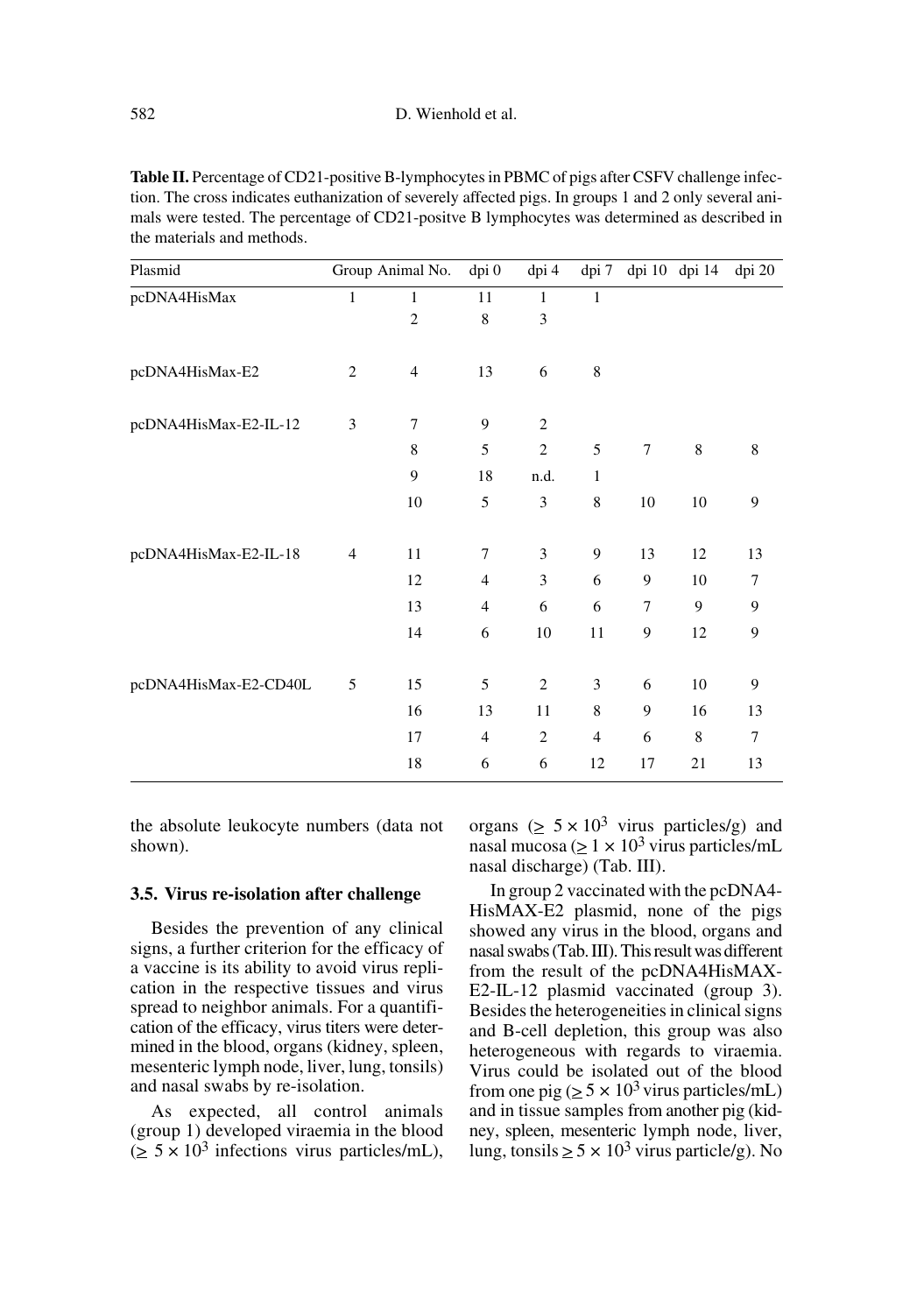| Plasmid               |                       |     | Viraemia /TCID <sub>50</sub> /mL |                       |               |  |  |  |
|-----------------------|-----------------------|-----|----------------------------------|-----------------------|---------------|--|--|--|
|                       | Animal No. Survival - |     | ${\sf Blood}$                    | Organs                | Nasal swabs   |  |  |  |
| pcDNA4HisMax          | $\mathbf{1}$          | 0/2 | $5\times10^3$                    | $>2.5\times10^6$      | $1\times10^3$ |  |  |  |
|                       | $\overline{c}$        |     | $5\times10^4$                    | $> 2.5 \times 10^{5}$ | $1\times10^4$ |  |  |  |
| pcDNA4HisMax-E2       | 3                     | 3/4 |                                  |                       |               |  |  |  |
|                       | $\overline{4}$        |     |                                  |                       |               |  |  |  |
|                       | 5                     |     |                                  |                       |               |  |  |  |
|                       | 6                     |     |                                  |                       |               |  |  |  |
| pcDNA4HisMax-E2-IL-12 | 7                     | 2/4 | $5 \times 10^{1}$                |                       |               |  |  |  |
|                       | 8                     |     |                                  |                       |               |  |  |  |
|                       | 9                     |     |                                  | $> 5 \times 10^5$     |               |  |  |  |
|                       | 10                    |     |                                  |                       |               |  |  |  |
| pcDNA4HisMax-E2-IL-18 | 11                    | 4/4 |                                  |                       |               |  |  |  |
|                       | 12                    |     |                                  |                       |               |  |  |  |
|                       | 13                    |     |                                  |                       |               |  |  |  |
|                       | 14                    |     |                                  |                       |               |  |  |  |
| pcDNA4HisMax-E2-CD40L | 15                    | 4/4 |                                  |                       |               |  |  |  |
|                       | 16                    |     |                                  |                       |               |  |  |  |
|                       | 17                    |     |                                  |                       |               |  |  |  |
|                       | 18                    |     |                                  |                       |               |  |  |  |

**Table III.** Summary of viraemia in blood, different organs, nasal swab samples and survival from pigs after CSFV infection. Positive tested piglets/ total no. of animals.

virus was detectable in the blood, organs and nasal swabs derived from the two other members of this group (Tab. III). These data clearly correlated with the other clinical parameters and the survival of the individual members of this group.

In group 4, vaccinated with the pcDNA4- HisMAX-E2-IL18 plasmid, as well as in group 5, treated with the pcDNA4HisMAX-E2-CD40L plasmid, CSFV could not be reisolated in the blood, organs or nasal swabs of any of the individuals (Tab. III).

## **4. DISCUSSION**

The glycoprotein E2 is the most immunogenic protein of the classical swine fever virus [6, 13]. It has been previously described that vaccination with the E2 glycoprotein plasmid DNA alone and in a primeboost protocol with a recombinant porcine E2 adenovirus could protect pigs from lethal CSFV infection [18]. However vaccination with an E2 marker vaccine does not inhibit horizontal and vertical virus spread [12].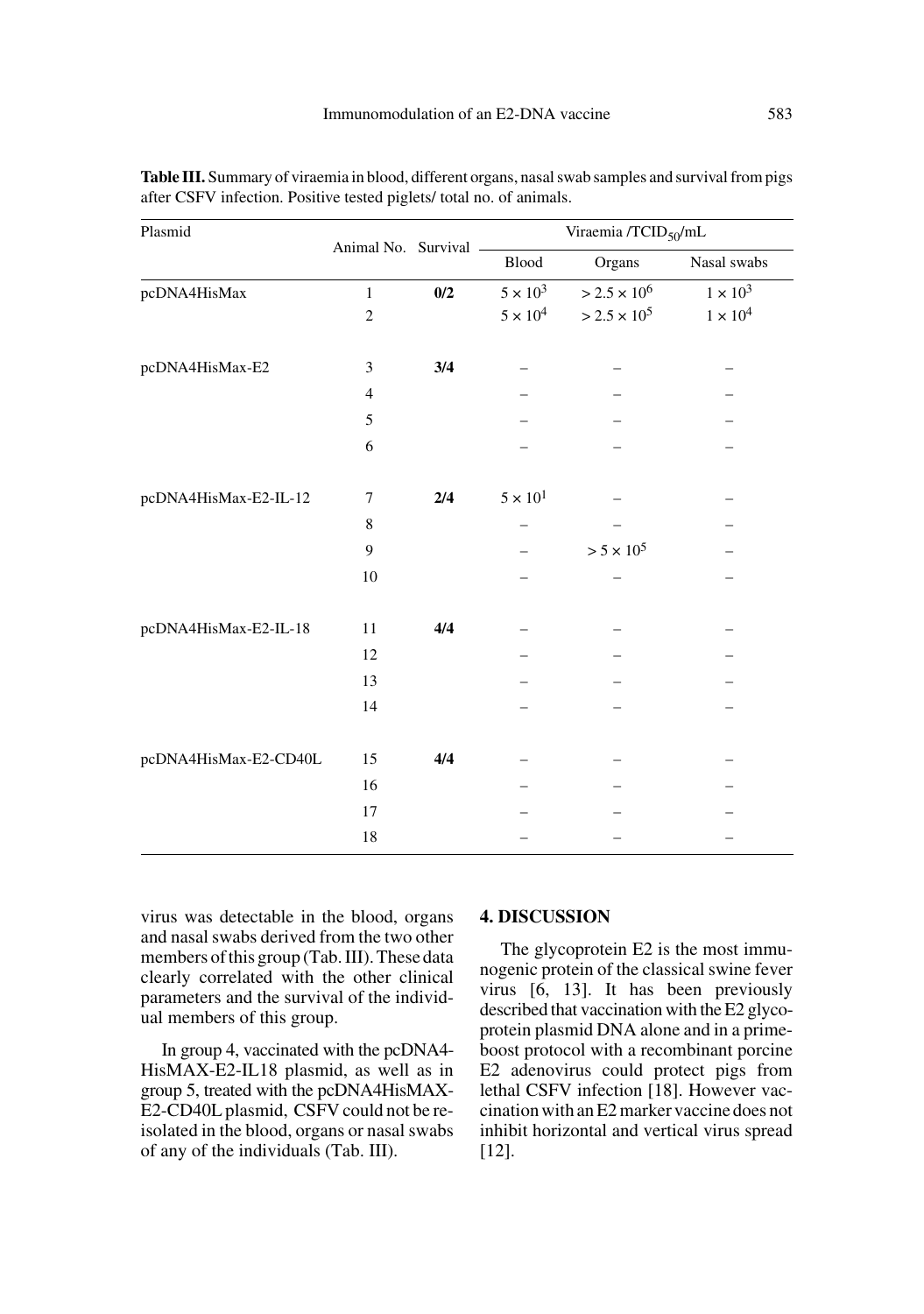In general cytokines play a primary role in the induction and regulation of immune response against infections [23] and as integrated parts of DNA vaccines, they are able to direct the antigen-specific immune response [20, 25, 43]. In this study we were able to show the effect of three immuno-modulatory molecules in vitro*.* The NK activity was increased by using the pcDNA4-E2-IL-12 and pcDNA4-E2-IL-18 plasmids in vitro compared to the pcDNA4-E2 plasmid. The stimulating effect of pcDNA-E2 might be explained due to the CpG motifs in the plasmid backbone [21]. Together with the results from the animal vaccinations, an influence of the cytokines IL-12 and IL-18 and the co-stimulatory molecule CD154 on the immune response against CSFV was clearly demonstrated. For all constructs used for immunization with the exception of the pcDNA4HisMAX and the pcDNA4-His-MAX-E2-IL-12 expression plasmids, all pigs developed neutralizing antibodies as also described in other pre- and post challenge infections [42, 44].

In detail, vaccination with pcDNA4- HisMAX-E2-IL-12 only induced in one animal a low E2 specific neutralizing antibody titer pre-challenge infection. After challenge, two of four pigs showed a prominent correlation between the lack of CSFV neutralizing antibodies, the development of fever and viraemia as well as the presence of CSFV in different organs. The one animal who had developed CSFV neutralizing antibodies survived the challenge infection. In addition, the fourth animal who had not developed neutralizing antibodies also survived similar to the described phenomenon after live vaccination [9]. Although T lymphocytes seem to be involved in the development of a protective immune response against CSFV [2, 31] the presence of even low titer neutralizing antibodies is a good prognostic marker [17, 33]. Discussing the Th1/Th2 paradigma described for other species as for swine, our results suggest that the expression of IL-12 in conjunction with the E2 glycoprotein prevented the occurrence of CSFV neutralizing serum antibodies [37, 38] probably by a predominance of cellular response, e.g. of IFN- producing cells [52].

Vaccination with the pcDNA4HisMAX-E2-IL-18 and pcDNA4HisMAX-E2-CD40L plasmid was characterized in our experiments by the induction of high CSFV neutralizing antibody titers which were clearly linked to the lack of any clinical signs and the typical fever response as seen in the control animals which all succumbed to the CSFV infection. Sporadic temporary increases of physiological body temperature after CSFV challenge infection was observed in this experiment but also occur after vaccination with E2-DNA vaccine [1] and after vaccination using a recombinant E2-Adenovirus [17].

Furthermore, all vaccinated pigs in group 4 (pcDNA4HisMAX-E2-IL-18) and group 5 (pcDNA4HisMAX-E2-CD154) had no virus detectable in the blood and organ samples. In the end, all animals of the two groups survived the lethal challenge infection, whereas one pig of the E2-control group with a lower neutralizing antibody titer had to be sacrificed due to severe clinical signs.

An additional important feature of virulent CSFV infection is the dramatic depletion of B lymphocytes [26, 39]. In contrast to the animals in other groups, we could detect in the blood of members of groups 4 and 5 vaccinated with pcDNA4HisMAX-E2- IL-18 and pcDNA4HisMAX-E2-CD154 plasmid DNA, a prevention of a long term B-lymphocyte decline after CSFV challenge infection. A prevention of severe peripheral B-lymphocyte depression can also be explained by the stimulation of the protective humoral immune response as a function of IL-18 [50, 51] and CD40L [3, 16] co-expression in contrast to E2 alone and co-expression with IL-12.

An important point for an emergency vaccine which would be used during an outbreak is that such a vaccine is able to impede transmission of CSFV from infected to noninfected pigs.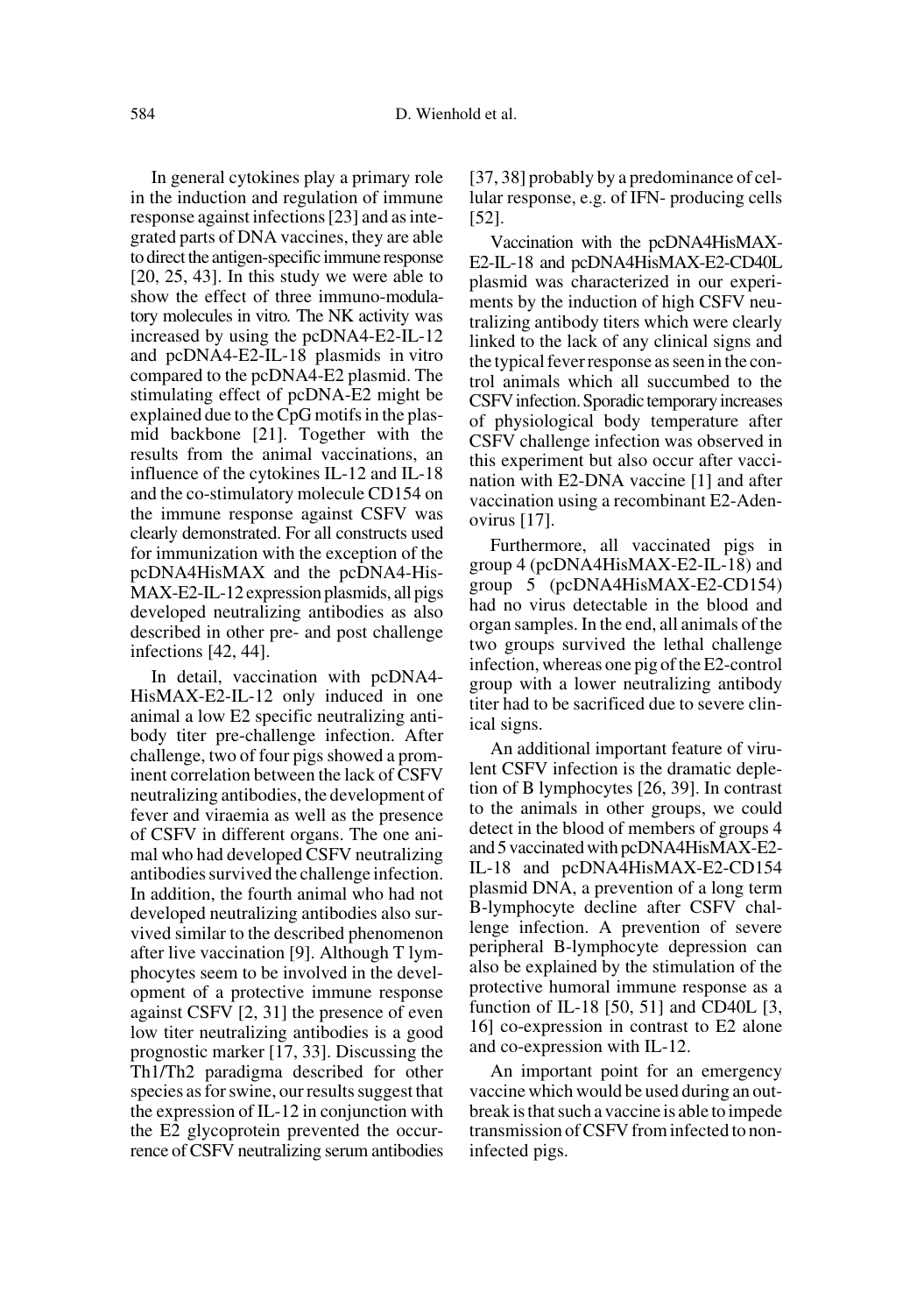Therefore excretion of the virus was determined by analyzing nasal swabs. There was no virus detectable in all groups with the exception of the non vaccinated control group (group 1). In our study, virus shedding could be inhibited by all of the DNA constructs used, even by the E2-construct alone. Our data on the suppression of virus excretion by the application of E2 alone are different from the results described by Dewulf et al. [12] who could show that application of E2 alone had no effect on virus spread after a challenge infection. These differences might be explained by the diverse application of E2. Dewulf et al. used recombinant baculovirus-expressed E2 for immunization; we used an E2-DNA plasmid.

In contrast to the results from other studies which failed to induce a protective immunity against CSFV by vaccinating with E2-DNA [1] and recombinant E2-containing adenovirus alone [18], we were able to induce a solid protection against viraemia with the pcDNA4HisMAX-E2-IL-18 and pcDNA4HisMAX-E2-CD40L plasmid. This indeed shows the positive influence of IL-18 and CD154 on immunization with E2, but compared to the data from Andrew et al. [1] this effect could also be caused by our vaccination strategy by immunizing three times before challenge infection.

In conclusion, we can assume that DNAvaccination with E2-IL-12 tends to a stimulation of a Th1 immune response and therefore to a suppression of an antigen specific Th2-type immune response. In contrast, vaccination with E2-IL18 and E2- CD40L plasmids which seems to induce a Th2-type immune response protected pigs from a CSFV challenge infection, inhibited the nasal secretion of virus and enhanced the CSFV specific immune response compared to pigs vaccinated with an E2-plasmid alone. These results suggest that co-expression of specific cytokines and co-stimulatory molecules in combination with the E2 glycoprotein can enhance the efficacy of DNA vaccination against CSFV. The protective potency of a single vaccination with

a cytokine/E2 combination will be the subject of future investigations.

Taking these data together, we show that vaccination with an IL-18- or CD154- modified E2-containing DNA plasmid led to the improvement of the immune reaction against a CSFV challenge infection. Interestingly, a combination of E2-DNA with IL-12 seemed to reduce the efficacy of the vaccine.

#### **ACKNOWLEDGEMENTS**

We thank U. Csacsko for technical support and W. Kramer for photo documentation.

### **REFERENCES**

- [1] Andrew M.E., Morrissy C.J., Lenghaus C., Oke P.G., Sproat K.W., Hodgson A.L.M., Johnson M.A., Coupar B.E.H., Protection of pigs against classical swine fever with DNA-delivered gp55, Vaccine 18 (2000) 1932–1938.
- [2] Armengol E., Wiesmüller K.-H., Wienhold D., Büttner M., Pfaff E., Jung G., Saalmüller A., Identification of T-cell epitopes in the structural and non-structural proteins of classical swine fever virus, J. Gen. Virol. 83 (2002) 551–560.
- [3] Banchereau J., Bazan F., Blanchard D., Briere F., Galizzi J.P., van Kooten C., Liu Y.J., Rousset F., Saeland S., The CD40 antigen and its ligand, Annu. Rev. Immunol. 12 (1994) 881–922.
- [4] Boretti F.S., Leutenegger C.M., Mislin C., Hofmann-Lehmann R., Konig S., Schroff M., Junghans C., Fehr D., Huettner S.W., Habel A., Flynn J.N., Aubert A., Pedersen N.C., Wittig B., Lutz H., Protection against FIV challenge infection by genetic vaccination using minimalistic DNA constructs for FIV env gene and feline IL-12 expression, AIDS 14 (2000) 1749–1757.
- [5] Bouma A., De Smit A.J., De Kluijver E.P., Terpstra C., Moormann R.J., Efficacy and stability of a subunit vaccine based on glycoprotein E2 of classical swine fever virus, Vet. Microbiol. 66 (1999) 101–114.
- [6] Bouma A., De Smit A.J., De Jong M.C., De Kluijver E.P., Moormann R.J., Determination of the onset of the herd-immunity induced by the E2 sub-unit vaccine against classical swine fever virus, Vaccine 18 (2000) 1374–1381.
- [7] Cho D., Lee W.J., Halloran P.J., Trinchieri G., Kim Y.B., Enhancement of porcine natural killer cell activity by recombinant human and murine IL-12, Cell. Immunol. 172 (1996) 29–34.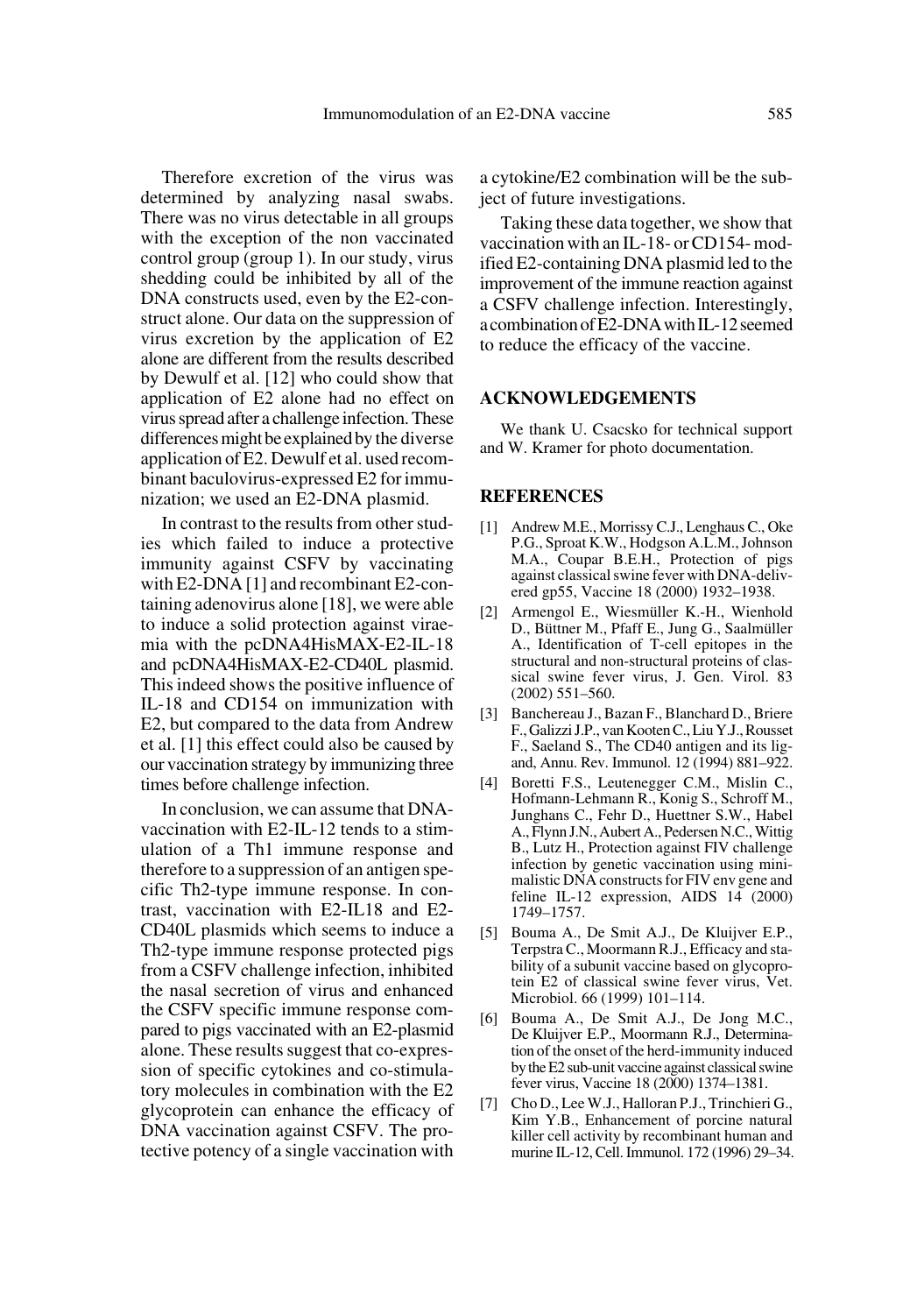- [8] Clarke S.R., The critical role of CD40/CD40L in the CD4-dependent generation of CD8+ T cell immunity, J. Leukoc. Biol. 67 (2000) 607–614.
- [9] Dahle J., Liess B., A review on classical swine fever infections in pigs: epizootiology, clinical disease and pathology, Comp. Immunol. Microbiol. Infect. Dis. 15 (1992) 203–211.
- [10] D'Andreas A., Rengaraju M., Valiante N.M., Chehimi J., Kubin M., Aste M., Chan S.H., Kobayashi M., Young D., Nickbarg E., Production of natural killer cell stimulatory factor (interleukin 12) by peripheral blood mononuclear cells, J. Exp. Med. 176 (1992) 1387–1398.
- [11] Devereux J., Haeberli P., Smithies O., A comprehensive set of sequence analysis programs for the VAX, Nucleic Acid Res. 12 (1984) 387–395.
- [12] Dewulf J., Laevens H., Koenen F., Mintien K., de Kruif A., An E2 sub-unit marker vaccine does not prevent horizontal or vertical transmission of classical swine fever virus, Vaccine 20 (2001) 86–91.
- [13] Dong X.N., Wie K., Liu Z.Q., Chen Y.H., Candidate peptide vaccine induced protection against classical swine fever virus, Vaccine 21 (2002) 167–173.
- [14] Dupre L., Kremer L., Wolowczuk I., Riveau G., Capron A., Locht C., Immunostimulatory effect of IL-18-encoding plasmid in DNA vaccination against murine Schistosoma mansoni infection, Vaccine 19 (2001) 1373–1380.
- [15] Foss D.L., Murtaugh M.P., Molecular cloning and mRNA expression of porcine interleukin-12, Vet. Immunol. Immunopathol. 57 (1997) 121–134.
- [16] Foy T.M., Aruffo A., Bajorath J., Buhlmann J.E., Noelle R.J., Immune regulation by CD40 and its ligand GP39, Annu. Rev. Immunol. 14 (1996) 591–617.
- [17] Hammond J.M., McCoy R.J., Jansen E.S., Morriss, C.J., Hodgson A.L., Johnson M.A., Vaccination with a single dose of a recombinant porcine adenovirus expressing the classical swine fever virus gp55 (E2) gene protects pigs against classical swine fever, Vaccine 18 (2000) 1040–1050.
- [18] Hammond J.M., Jansen E.S., Morrissy C.J., Goff V.W., Meehan C.G., Lenghaus W.C., Sproat K.W., Andrew M.E., Coupar B.E.H., Johnson M.A., A prime-boost vaccination strategy using naked DNA followed by recombinant porcine adenovirus protects pigs from classical swine fever, Vet. Microbiol. 80 (2001) 101–119.
- [19] Heufler C., Koch F., Stanzl U., Topar G., Wysocka M., Trinchieri G., Enk A., Steinman R.M., Romani N., Schuler G., Interleukin-12 is produced by dendritic cells and mediates T helper 1 development as well as interferon-

gamma production by T helper 1 cells, Eur. J. Immunol. 26 (1996) 659–68.

- [20] Ihata A., Watabe S., Sasaki S., Shirai A., Fukushima J., Hamajima K., Inoue J., Okuda K., Immunomodulatory effect of a plasmid expressing CD40 ligand on DNA vaccination against human immunodeficiency virus type-1, Immunology 98 (1999) 436–442.
- [21] Klinman D.M., Yi A.K., Beaucage S.L., Conover J., Krieg A.M., CpG motifs present in bacteria DNA rapidly induce lymphocytes to secrete interleukin 6, interleukin 12, and interferon gamma, Proc. Natl. Acad. Sci. USA 93 (1996) 2879–2883.
- [22] König M., Lengsfeld T., Pauly T., Stark R., Thiel H.J., Classical swine fever virus: independent induction of protective immunity by two structural glycoproteins, J. Virol. 69 (1995) 6479–6486.
- [23] Kourilsky P., Truffa-Bachi P., Cytokine fields and the polarization of the immune response, Trends Immunol. 22 (2001) 502–509.
- [24] Manetti R., Parronchi P., Giudizi M.G., Piccinni M.P., Maggi E., Trinchieri G., Romagnani S., Natural killer cell stimulatory factor (interleukin  $12$  (IL-12)) induces  $\overline{T}$  helper type 1 (Th1)-specific immune responses and inhibits the development of IL-4-producing Th cells, J. Exp. Med. 177 (1993) 1199–1204.
- [25] Matsui M., Moriya O., Akatsuka T., Enhanced induction of hepatitis C virus-specific cytotoxic T lymphocytes and protective efficacy in mice by DNA vaccination followed by adenovirus boosting in combination with the interleukin12 expression plasmid, Vaccine 21 (2003) 1629–1639.
- [26] Meyers G., Saalmüller A., Büttner M., Mutations abrogating the RNase activity in glycoprotein E(rns) of the pestivirus classical swine fever virus lead to virus attenuation, J. Virol. 73 (1999) 10224–10235.
- [27] Mintiens K., Deluyker H., Laevens H., Koenen F., Dewulf J., De Kruif A., Descriptive epidemiology of a classical swine fever outbreak in the Limburg Province of Belgium in 1997, J. Vet. Med. B Infect. Dis. Vet. Public Health 48 (2001) 143–149.
- [28] Muneta Y., Inumaru S., Shimoji Y., Mori Y., Efficient production of biologically active porcine interleukin-18 by coexpression with porcine caspase-1 using a baculovirus expression system, J. Interferon Zytokine Res. 21 (2001) 125–130.
- [29] Nakanishi K., Yoshimoto T., Tsutsui H., Okamura H., Interleukin-18 regulates both Th1 and Th2 responses, Annu. Rev. Immunol. 19 (2001) 423–474.
- [30] Noelle R.J., Roy M., Sheoherd D.M., Stamenkovic I., Ledbetter J.A., Aruffo A., A 39-kDa protein on activated helper T cells